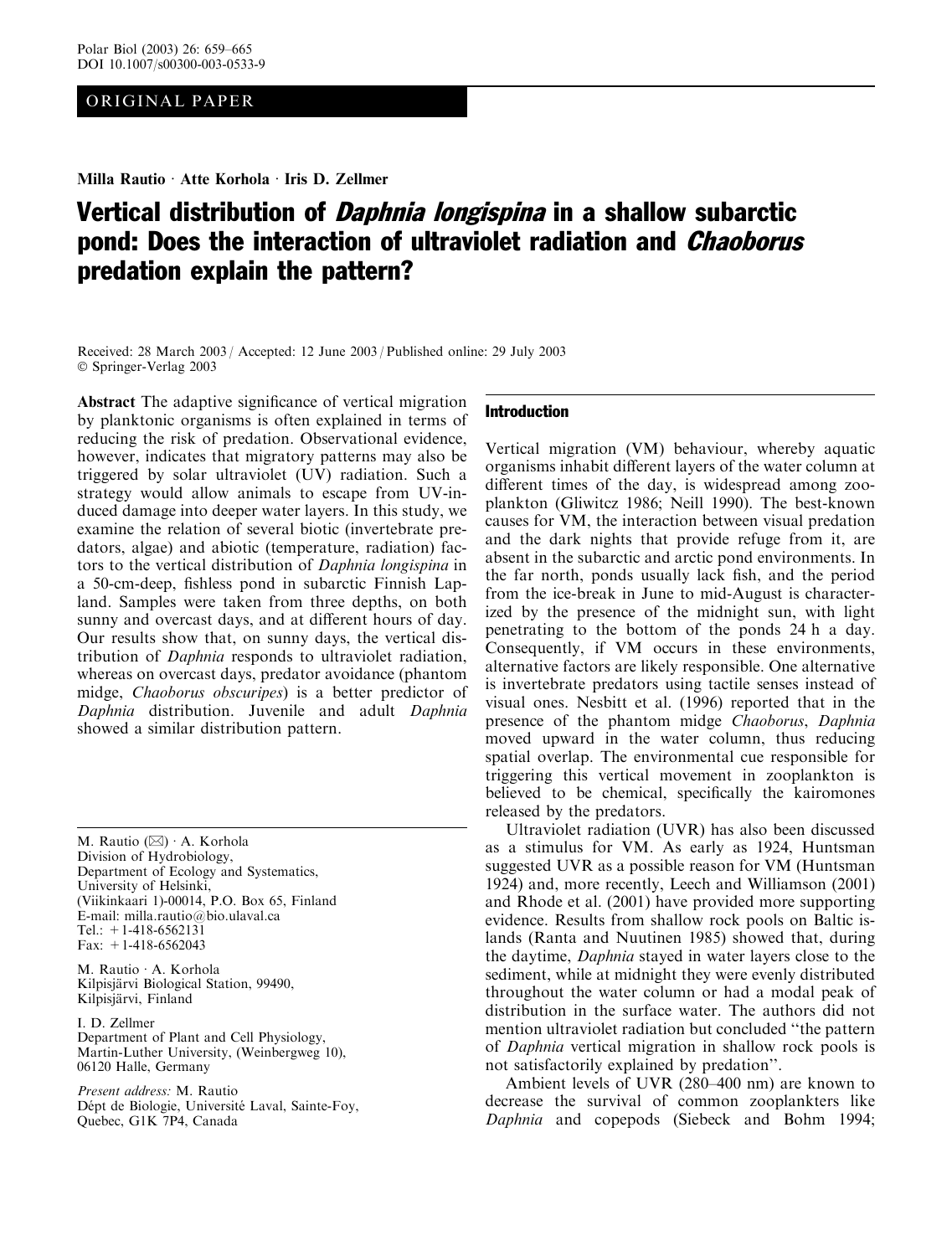Zellmer 1995, 1998; Tartarotti et al. 1999; Rautio and Korhola 2002a). Rapid attenuation of UV by dissolved epilimnetic material means the harmful effects of this radiation, like the effects of visual predation, are typically limited to lighted surface waters. Thus determining whether VM is an avoidance strategy to visual predation, harmful UVR or a combination of both is difficult based solely on measurements of zooplankton vertical distribution. What is needed to separate the two effects is a model system where zooplankton distribution can be evaluated in the presence and absence of the tested variables. We suggest that subarctic ponds in Finnish Lapland provide just such an environment. Many of these high-latitude ponds are both shallow and contain enough dissolved organic carbon (Rautio and Korhola 2002a) for rapid UV attenuation. They therefore simulate radiation extinction patterns similar to those of clear arctic lakes, but on a smaller scale. In addition, many such ponds are in high-altitude mountainous areas of Scandinavia, meaning the UV dose they receive is greater than that calculated by latitude alone. We present a study that takes advantage of conditions in these ponds to evaluate changes in Daphnia distribution, in the presence and absence of the hypothesized UV cue. Clear and cloudy days (high and low ambient UVR) are used to separate the roles of predation and UV. The study is a continuation of earlier papers that concentrated on the UV-induced mortality and pigmentation of several subarctic Daphnia populations (Rautio and Korhola 2002a, 2002b).

## Materials and methods

### Study site

The study pond lies at 510 m a.s.l.  $(69^{\circ}06'N, 20^{\circ}45'E)$  in a mountain birch (Betula pubescens var. tortuosa) woodland valley. The surface area is small (0.2 ha) with a maximum depth of about 50 cm. The water is humic with a dissolved organic carbon (DOC) content of 11.3 mg  $I^{-1}$  and has a bottom of dark, coarse detritus, all relatively common features in boggy areas across the treeline in northern Fennoscandia. In addition to Daphnia longispina, 20 other crustacean zooplankton species are found in the pond (Rautio 1998). These stay mainly among the littoral vegetation, leaving Daphnia and fairy shrimps (Polyartemia forcipata, Anostraca) to

Fig. 1 The variation in global radiation (305–2,000 nm) on sampling days in July 1998. White ovals determine the sampling periods under clear sky, and grey ovals in cloudy weather, respectively. Values in the ovals indicate the number of sequential sampling occasions (Table 1)

dominate the open-water area. The pond is fishless, so that the only predators are phantom-midge larvae (Chaoborus obscuripes) and water boatman (Corixidae). The pond is surrounded by thick macrophyte stands of Carex and Eriophorum species, but the catchment area consists mainly of a subalpine mire of Sphagnum mosses. The pond is frozen solid from October to mid-June. The summer water temperature closely follows air temperature, thus exhibiting a large diel and seasonal variation. Measured minimum and maximum water temperatures in July 1998 were 13.6 and 22.0°C, respectively.

#### Sampling

Sampling was performed in July 1998 on seven different days in both sunny and overcast weather. For analysis, weather was considered sunny when no clouds occurred, and cloudy when the sky was completely covered with heavy clouds. During intermediate conditions, no sampling was performed. In most cases, cloudy weather also meant rain. Samples were taken during two consecutive 24-h cycles at 4-h intervals, and five additional single measurement days (Fig. 1). Samples of Daphnia, Chaoborus and Corixidae, and measurements of chlorophyll-a and temperature were taken from three depths (0, 25, 50 cm) using a Limnos water sampler (volume 2 l, tube diameter 7 cm). The sampler was used horizontally and closed manually in order to get a sample that best represented the water layer in question. All samples were taken in front of an inflatable boat with a flat bottom, and special attention was paid to not disturbing the water column before taking the sample. As the boat was drifting while the sampling was performed, each sample was taken from an undisturbed water column, thus reducing potential escape reactions of the animals. Depending on the density of Daphnia (judged by eye), three to seven additional 2-l samples were taken. Samples containing Daphnia, Chaoborus and Corixidae were preserved with formaldehyde (4% final concentration), and later counted under a stereo microscope at  $\times 25-50$ magnification. Daphnia were divided into neonates, juveniles, adults, gravid adults and adults with ephippia. Water (1 l) from each of the three depths was immediately filtered in the field through a Whatman GF/C filter, and frozen for the determination of chlorophyll-a. Chlorophyll-a was determined within 4 months of sampling with a spectrophotometer using a 96% ethanol extraction method. Because the green colour of their intestines suggested Daphnia feed on algae, chlorophyll-a was used as a rough measure of food availability. Temperature was measured at the surface and bottom of the water column.

#### Irradiance measurements

During the sampling period, a global radiation  $(I_{305-2000 \text{ nm}})$  meter (Vaisala) was used at 30-min intervals over the 24-h period at Lake Saanajärvi (10 km from the study pond). Intensities of ground level

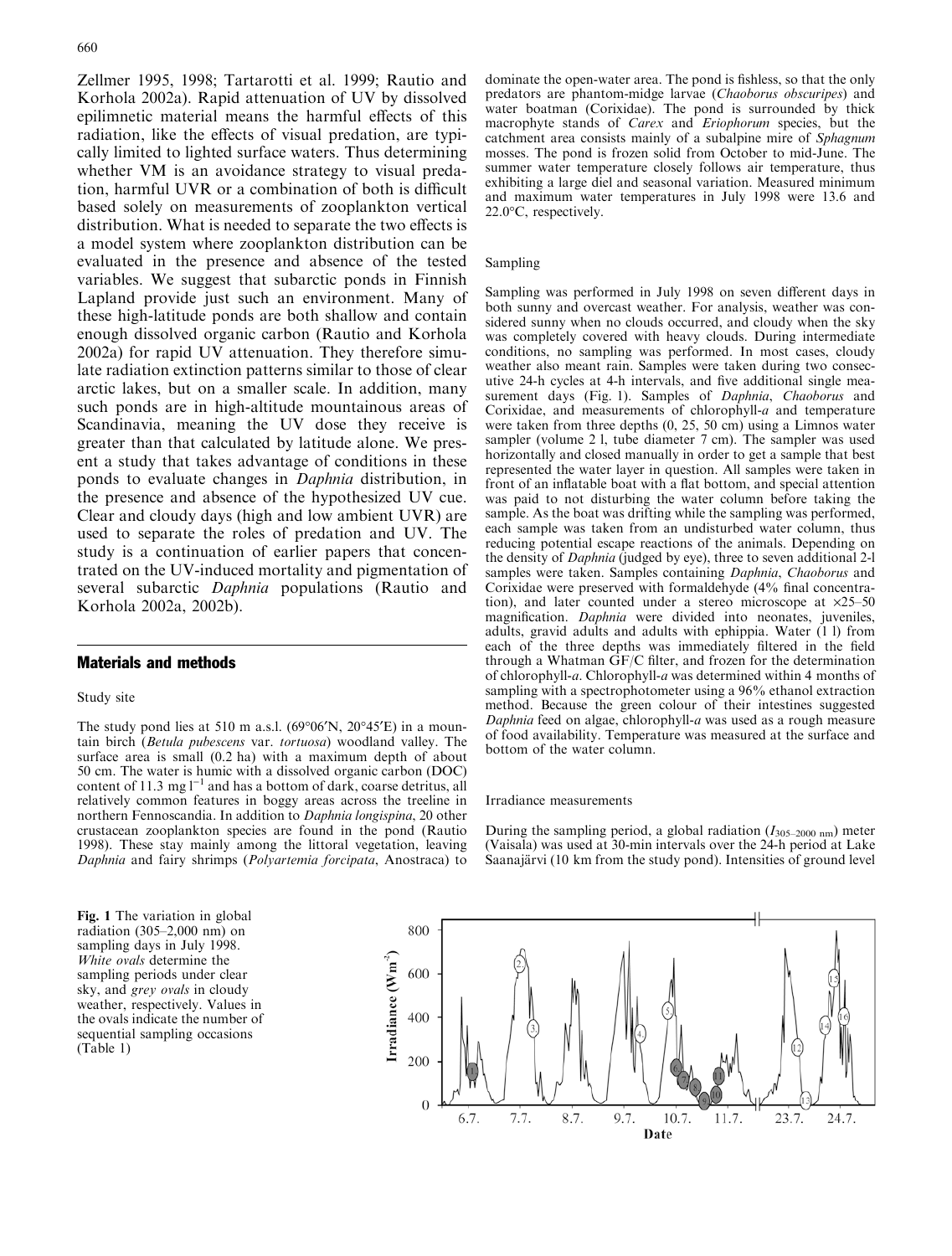UV radiation  $(UVB + UVA)$  during the VM study were estimated as a fraction  $(UV_{\text{sumny}}=I\times 0.025, UV_{\text{cloudy}}=I\times 0.036)$  of global radiation. The constants were achieved by comparing several contemporary ground-level measurements between UVR (PMA2111, Solar Light Company) and global radiation. As radiation is reflected and returned from clouds, comparisons were made separately for sunny and cloudy days because the relative proportion of UVR in global radiation is greater during overcast conditions than in sunny days (Madronich et al. 1995). As the visible range of the spectrum (PAR) covers approximately 50% of global radiation, we subtracted UV from global radiation level to have an indicator of PAR radiation above the pond. UV and PAR irradiance at the three study depths was calculated as a product of the ground-level radiation intensities of UV and PAR and a solar attenuation of UV and PAR in the study pond using an equation:

$$
E_{\rm d}(z) = E_{\rm d}(0)e^{-K_{\rm d}z}
$$

Where  $E_d(z)$  and  $E_d(0)$  are the values of downward irradiance at depth z and just below the surface, respectively, and  $K_d$  is the vertical attenuation coefficient for downward irradiance. The vertical attenuation coefficient,  $K_d(\lambda)$ , was determined for UV and PAR wavebands, which were measured under bright sunshine in 5-nm intervals at 1615 hours on 28 July 2000 (submersible Macam Spectroradiometer SR-9910-PC). As 400 nm is the transition between UV and visible light, summed wavebands below 400 nm were used as a value for UV whereas measurements between 400 and 700 nm were summed to obtain a value for PAR. The obtained  $K_{d}$ ,  $_{UV}$  = 3.42 and  $K_{d}$ ,  $_{PAR}$  = 0.70 were used in the above equation. As only a global irradiance meter was accessible during the VM sampling, constant values of  $E_d(0)$  were used to calculate the irradiance at the three study depths.  $E_d(0)_{UV}$  and  $E_d(0)_{PAR}$  were determined by comparing above and subsurface measurements for both UV and PAR from the spectral distribution of downward irradiance curves (Fig. 2).  $E_d(0)_{UV} = 0.51 \times UV_{above}$  and  $E_d(0)_{\text{PAR}} = 0.68 \times \text{PAR}_{\text{above}}$  were obtained. This method gives a usable but slightly robust estimate of UV radiation because the effect of solar angle could not be taken into account. The values for midday are therefore probably a slight underestimate, whereas the opposite is true for the values at morning and evening.

#### Data analysis

We used a linear-based direct ecological gradient analysis technique of redundancy analysis (RDA, ter Braak 1994) to identify which physical and biological factors influenced the vertical distribution of D. longispina in our study pond. RDA is a multivariate form of



Fig. 2 The spectral attenuation of irradiance on 28 July at 1615 hours in bright sunshine

regression analysis (i.e. a multiple regression) for all species simultaneously with linear constraints on the regression coefficients, in which the species data are modelled as a function of the environment data. We decided to use RDA because of the limited range of variation in the response variables and the observed linear relationships between the response and predictor variables [analysed by detrended correspondence analysis, DCA, gradient length 1.2 standard deviation (SD) units]. In all RDA analyses, the abundance of the five life-history stages of the Daphnia population (neonates, juveniles, adults, gravid adults, adults with ephippia) were considered as response or dependent variables, whereas the physical (UV, PAR) and biotic (chlorophyll-a, C. obscuripes and Corixidae) variables were treated as predictor or explanatory variables. Temperature was not included in the analyses as it was measured only from surface and bottom. Multivariate analyses were performed on log-transformed  $[\log (n+1)]$  species values (standardized to a sample volume of  $\overline{1}$  l) in order to reduce statistical noise in the data. A slightly reduced data set was used in the case of chlorophyll-a because the variable was not determined on all sample dates.

RDA was used first to identify a subset of environmental variables that explained statistically the greatest proportions in the species variation. This involved a series of constrained RDAs, in which species composition was constrained to only one explanatory variable at a time. The significance of each variable in explaining the variance in the Daphnia data was determined by testing the significance of the first ordination axis by means of a Monte Carlo permutation test (199 unrestricted permutations). Because many of the environmental variables in our data set are highly correlated with each other, the relative statistical strength and independence of each explanatory variable was assessed by performing a series of variance decomposition analyses by means of partial RDAs, in which the total variance in the *Daphnia* data was decomposed into fractions representing the unique and covariance contributions (Borcard et al. 1992). The analysis was done by constraining the first ordination axis to the environmental gradient of interest and by using other relevant parameters as covariables. All ordination analyses were done with the program CANOCO for Windows version 4.0 (ter Braak and Smilauer 1998). Earlier work has shown that the synthesis of photo-protective melanin pigment is induced when the dissolved organic carbon concentration declines below 3 mg  $1^{-1}$  (Rautio and Korhola 2002b). Thus it is probable that the response of zooplankton to UVR is not linear but instead there is a threshold value that triggers the different protection strategies. To test this idea, we divided the data set into two parts, sunny and cloudy days. Although the radiation values for cloudy and sunny days overlap slightly, we chose to separate them and argue that it is more relevant to do this than to try to estimate the actual ecologically important UV threshold for the studied pond.

## Results

The total density of *Daphnia* in the water column during different sampling occasions varied between 1.6 and  $\tilde{2}4.0$  ind.  $1^{-1}$  (Fig. 3A). Polyphemus pediculus, Streblocerus serricaudatus and Alona sp. were found in some of the samples but they always formed  $\leq 1\%$  of the zooplankton community. The distribution of Daphnia in the water column varied both as a function of depth and weather. Under high ambient radiation, the Daphnia population avoided the surface (Fig. 3B) and the majority stayed in the middle of the water column around 25 cm or near the bottom (Fig. 3A). In contrast, on cloudy days, the largest proportion of the population was found in the uppermost layers of the water column. The only exception to this pattern was around midday on 10 July when the surface was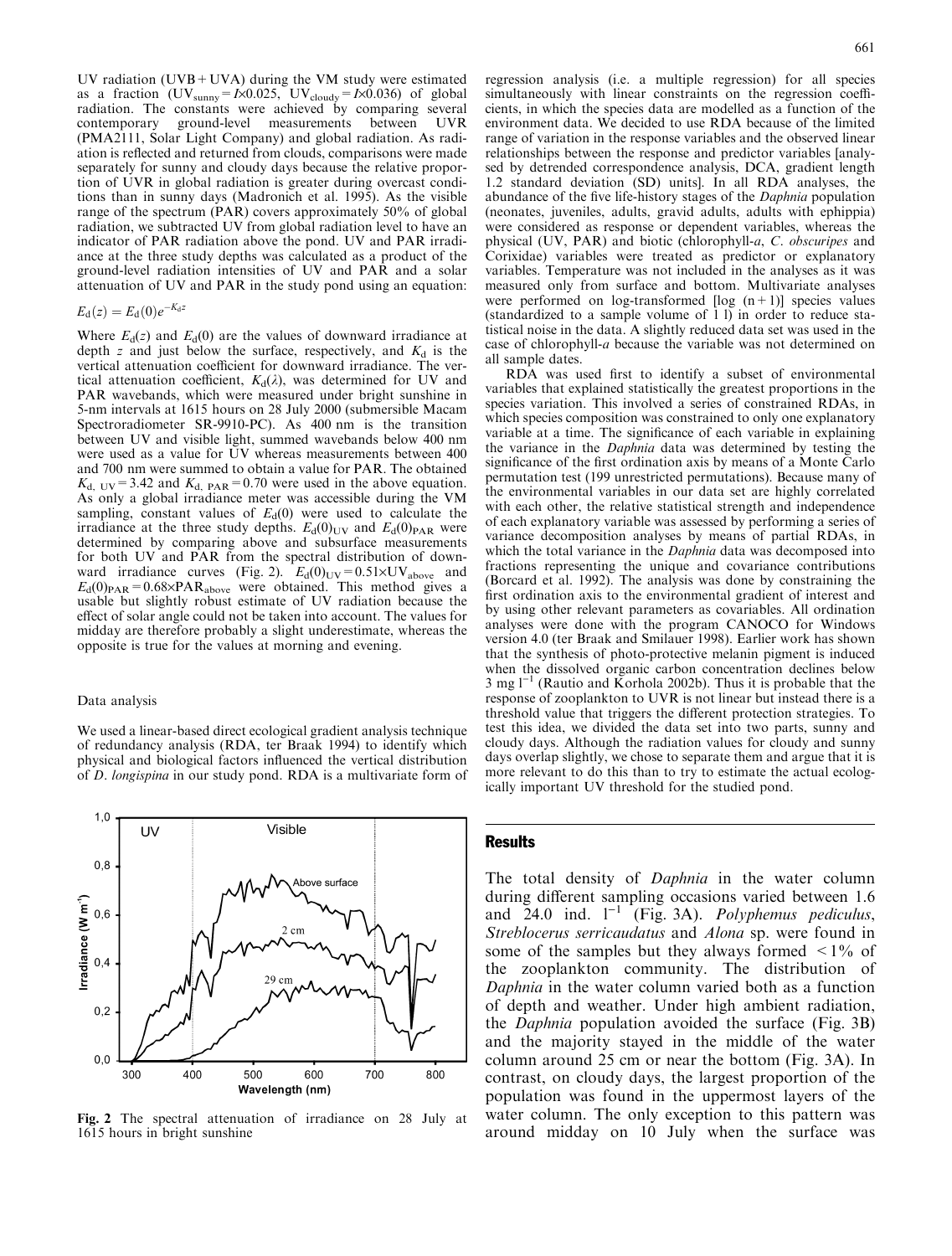

700

avoided, just as on sunny days. Juveniles (neonates+juveniles) and adults (adults, gravid adults and adults with ephippia) did not differ in their vertical distribution in the water column in response to the measured environmental variables (RDA ordination, data not shown).

300

Radiation (W  $m^2$ )

400

500

600

 $\boldsymbol{0}$ 

100

200

Radiation (305–2,000 nm) varied greatly between the studied days depending on the weather conditions (Fig. 1). On sunny days, the maximum values of total radiation were almost twice that of the cloudy days (350 vs  $700 \text{ Wm}^{-2}$ ). During the night (2300–0400 hours), the radiation declined to nearly zero although the sky was never completely dark. Transmission of different wavelengths in the water column varied greatly (Fig. 2). While at 29 cm depth, nearly all UV wavelengths (305– 400 nm) were extinguished, wavelengths of the visible spectrum were reduced by 60% only (Fig. 2). Changes in radiation intensities were reflected in the water temperature. Mean temperatures on sunny days were constant around  $19-21$ °C, except for the first sampling occasion in early June. On cloudy days, the values declined, ranging from 13.6 to  $20.3$ °C (Table 1).

The study site was characterized by two potential predators of Daphnia: C. obscuripes and Corixidae. C. obscuripes larvae avoided the surface on sunny days, like *Daphnia* (Fig. 4). Except for the evening of 9 July, the majority of the population stayed in the middle of the water column or close to the bottom during the sunny days. On cloudy days, the vertical distribution of Chaoborus was relatively even in the water column and

and depth. Unfilled bars show the distribution on sunny days and filled bars on cloudy days. Headings refer to the sequential sampling occasions (Table 1) and the sampling time (n total number of sampled individuals at the three sampling depths; value in parentheses mean Daphnia density (ind.  $1^{-1}$ ) in the water column. **B** Proportion of *Daphnia* on the water surface in relation to total radiation  $(305-2,000)$  nm). Value for the radiation is the mean of the last three measurements (30 min interval)

 $n=572$ <br>(11.9)

100

 $n=169$ 

 $(3.5)$ 

100

**Table 1** Temperature and mean chlorophyll-a values ( $\pm$  SD) for the sampled three depths and different occasions. Concentrations of chlorophyll-a were highest near the bottom for all but one sampling occasion (occasion 11) when the maximum was close to the surface

| Occasion Date Time                                                                         |                                                                                                                  | (hours)                                                                                                              |                                                                                                                                            | Weather Temperature<br>$({}^{\circ}C)$                                                                               |                                                                                                                     | Chlorophyll- $a$                                                                                                                                                                                                        |
|--------------------------------------------------------------------------------------------|------------------------------------------------------------------------------------------------------------------|----------------------------------------------------------------------------------------------------------------------|--------------------------------------------------------------------------------------------------------------------------------------------|----------------------------------------------------------------------------------------------------------------------|---------------------------------------------------------------------------------------------------------------------|-------------------------------------------------------------------------------------------------------------------------------------------------------------------------------------------------------------------------|
|                                                                                            |                                                                                                                  |                                                                                                                      |                                                                                                                                            |                                                                                                                      | Surface Bottom                                                                                                      |                                                                                                                                                                                                                         |
| 1<br>2<br>$\overline{3}$<br>4<br>5<br>6<br>7<br>8<br>9<br>10<br>11<br>12<br>13<br>14<br>15 | 6/7<br>7/7<br>7/7<br>9/7<br>10/7<br>10/7<br>10/7<br>10/7<br>10/7<br>11/7<br>11/7<br>23/7<br>23/7<br>24/7<br>24/7 | 1345<br>1100<br>1845<br>1945<br>1000<br>1200<br>1600<br>2000<br>2400<br>0400<br>0800<br>2000<br>2400<br>0800<br>1200 | Cloudy<br>Sunny<br>Sunny<br>Sunny<br>Sunny<br>Cloudy<br>Cloudy<br>Cloudy<br>Cloudy<br>Cloudy<br>Cloudy<br>Sunny<br>Sunny<br>Sunny<br>Sunny | 13.7<br>16.0<br>20.7<br>22.0<br>20.0<br>20.8<br>20.5<br>19.0<br>18.0<br>16.6<br>15.4<br>20.2<br>19.0<br>19.0<br>20.0 | 8.5<br>15.4<br>20.1<br>22.0<br>19.6<br>16.6<br>19.5<br>19.0<br>18.0<br>16.4<br>15.4<br>18.6<br>18.9<br>19.0<br>19.6 | No data<br>No data<br>No data<br>No data<br>$1.7 \pm 0.4$<br>$2.3 \pm 0.4$<br>$1.9 \pm 0.1$<br>$1.3 \pm 0.1$<br>No data<br>No data<br>$1.1 \pm 0.2$<br>$2.2 \pm 0.4$<br>$2.7 \pm 0.2$<br>$2.7 \pm 0.5$<br>$2.6 \pm 0.6$ |
| 16                                                                                         | 24/7                                                                                                             | 1600                                                                                                                 | Sunny                                                                                                                                      | 20.0                                                                                                                 | 19.6                                                                                                                | $1.7 \pm 0.1$                                                                                                                                                                                                           |

none of the three studied depths was favoured. The number of Corixidae in the samples was low and all individuals encountered were from the bottom samples (Fig. 4). Chlorophyll-a, which was used as a rough measure of the food availability for Daphnia, was relatively evenly distributed in the water column, regardless of the weather or the time of the day (Table 1).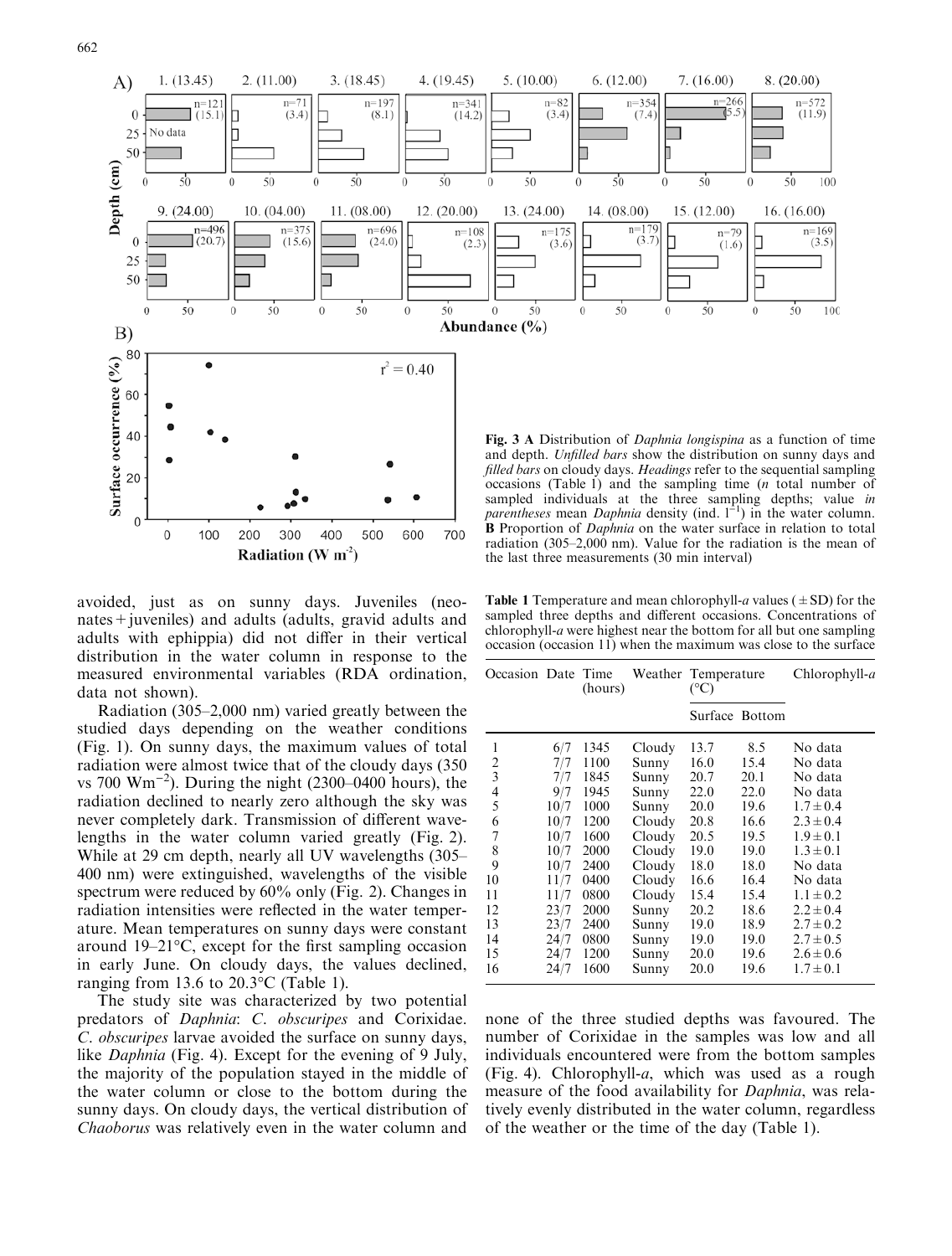

Fig. 4 Distribution of Chaoborus obscuripes and Corixidae as a function of time and depth. Chaoborus distribution is shown in bars (for further explanation see Fig. 3A) and Corixidae in dots. Each dot indicates one corixid

In order to test which environmental variables influenced most significantly the distribution patterns of D. longispina, a series of explanatory RDAs and associated Monte Carlo permutation tests were carried out on each predictor variable separately (Table 2). When interpreting these results, one should keep in mind that instead of looking at the percentages of variance accounted, the more important tests are the associated permutation tests, which demonstrate which of the measured variables make a statistically significant contribution to the explained variance. The analyses revealed that, on sunny days, only UV explains a statistically significant portion (19.6%,  $P < 0.020$ ) of the variance in the Daphnia data, whereas on cloudy days, Chaoborus (20.7%,  $P < 0.025$ ) was clearly the most powerful predictor variable.

We also calculated the variance that can be uniquely attributed to the relevant predictor variables (as determined by constrained RDA), with a series of partial RDAs (Table 3). Here again, on sunny days, only UV explains the statistically significant portion of the variance in the Daphnia data, as determined by a constrained RDA (Table 2). When the effects of all other predictor variables are partialled out (taken as covariables), UV still makes a significant, unique contribution of 29.9% to the Daphnia data, whereas other variables explain a non-significant proportion of 23.8% after adjustment for UV (Table 3). In contrast, Chaoborus explains a statistically significant amount of variation in the Daphnia distribution on cloudy days only.

## **Discussion**

In the subarctic pond we studied, Daphnia distribution in the water column was found to vary considerably between different sampling times. Under high radiation, the Daphnia avoided the surface, whereas under low

Table 2 Percent variance explained by Monte Carlo permutation tests (199 unrestricted permutations) in a constrained RDA of the Daphnia data where each predictor variable is used as the sole constraining variable at a time. Statistically significant  $(P < 0.05)$ explanatory variables are indicated by an *asterisk* 

| Variable         | Variance explained $(\% )$ | P        |
|------------------|----------------------------|----------|
| Sunny days       |                            |          |
| UV               | 19.6                       | $0.020*$ |
| PAR              | 5.6                        | 0.330    |
| Chaoborus        | 1.0                        | 0.885    |
| Corixidae        | 1.2.                       | 0.935    |
| Chlorophyll- $a$ | 20.8                       | 0.130    |
| Cloudy days      |                            |          |
| UV               | 2.0                        | 0.725    |
| PAR              | 14.7                       | 0.060    |
| Chaoborus        | 20.7                       | $0.025*$ |
| Corixidae        | 0.9                        | 0.940    |
| Chlorophyll- $a$ | 0.5                        | 0.955    |

radiation most of the population stayed close to the surface. In this study, we tried to identify the ultimate cause for this behaviour. Frequent changes in the intensity of visible light are accepted as the primary cue for zooplankton VM (e.g. Ringelberg 1991). The ultimate purpose of this behaviour is to improve individual fitness by either escaping deleterious conditions such as heavy predation or high UV exposure, or to take advantage of zones with better resources, such as food availability or temperature (Enright 1977; Gliwitcz 1986; Neill 1990). In the pond we studied, the entire water column was illuminated for 24 h a day. Thus there were no refugia against visual predation for Daphnia in the open-water area. Sampling in areas of vegetation and those of open water did not reveal differences in the numbers of Daphnia (data not shown). We concluded from this that *Daphnia* did not hide between water plants from visual predators. In our pond, Chaoborus are the principal Daphnia predator. They are known to cause a migration response in zooplankton (Kleiven et al. 1996; Nesbitt et al. 1996) although their feeding strategy is primarily tactile and not visual. Thus, response to visible light was not a meaningful strategy to avoid predation by Chaoborus on Daphnia. This suggests that Daphnia may have used predator kairomones as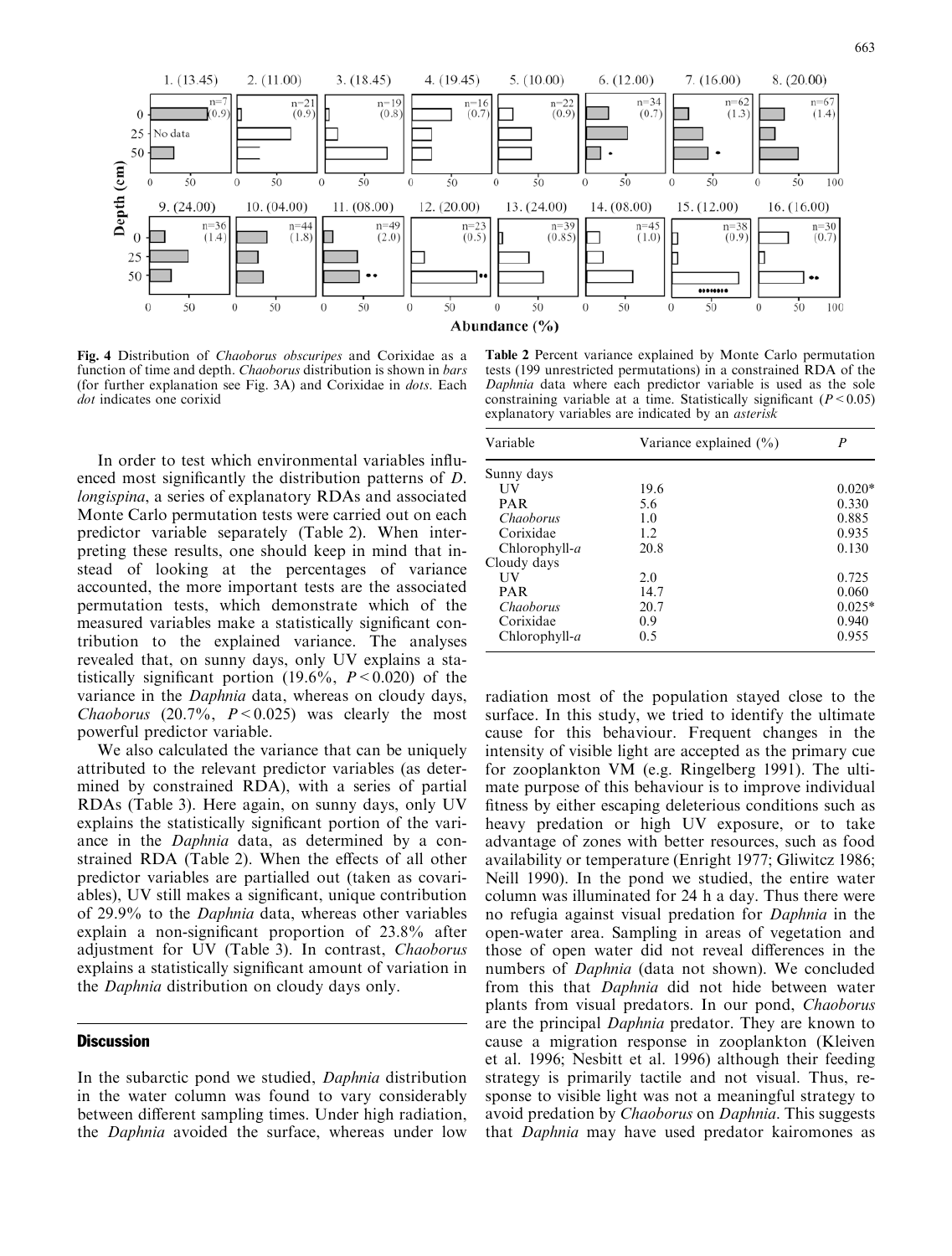Table 3 Results of partial RDA ordination indicating what proportion of the variance can be uniquely attributed to the relevant predictor variables during different UV conditions

| Variable                                 | Covariables               | Variance explained $(\% )$ | P     |
|------------------------------------------|---------------------------|----------------------------|-------|
| Sunny days                               |                           |                            |       |
| НV                                       | PAR, Chaoborus, Corixidae | 29.9                       | 0.006 |
| PAR, Chaoborus, Corixidae<br>Cloudy days | UV                        | 23.8                       | 0.115 |
| Chaoborus                                | UV, PAR, Corixidae        | 6.6                        | 0.020 |

indicators of Chaoborus location instead of light cues. On cloudy days, Daphnia often stayed closer to the surface than *Chaoborus*, in agreement with findings by Nesbitt et al. (1996). On sunny days, such a difference was not detectable as Daphnia moved downward in the water column, closer to the maximum density depth of Chaoborus. The predation pressure of Chaoborus is usually higher on neonates and juveniles than on adults, whose large size provides protection against *Chaoborus* attacks (Repka and Walls 1998; Riessen 1999). Therefore we expected young Daphnia to avoid water layers with a high density of *Chaoborus* more than adult Daphnia. However, the whole population of Daphnia was distributed in the water column in a similar manner both on sunny and cloudy days. Further experiments in ponds with and without Chaoborus are needed before concluding that Chaoborus distribution predicts Daphnia distribution. Other predators in the system we studied, water boatmen, did not have any effect on *Daphnia* vertical distribution. They were found in low numbers in the samples (Fig. 4) and, furthermore, preferred fairy shrimps (Polyartemia forcipata, Anostraca) to Daphnia (unpublished data) as prey items. We suggest that, during high radiation intensity, UV levelled out the Chaoborus predation effect or any other ecologically important effect on Daphnia vertical distribution by forcing Daphnia to move downward from the brightly lit surface.

Studies by Smith and Macagno (1990) and Storz and Paul (1998) have shown that photoreceptors of *Daphnia* peak in the UV range at 340 nm. Hessen (1994) also suggested that UV detection is possible in Daphnia by showing an immediate downward migration response when animals were exposed to UV radiation. Our field data suggest that, on sunny days, Daphnia may be using ultraviolet radiation as a proximate cue to avoid the harmful surface waters. Similar indications of zooplankton UV-inhibition in natural habitats have been observed before (Hessen 1993; Tartarotti et al. 1999) although some studies indicate that UV does not play any role in inducing VM (Bollens and Frost 1990). Our data agree with the recent findings of Rhode et al. (2001) and Leech and Williamson (2001) who showed Daphnia responding to UV exposure with downward migration.

In humic waters, the harmful effects of UVR can result for reasons apart from direct ''sunburn'' effects. Despite their roles in quenching UV radiation, dissolved organic carbon and humic substances can also create an acute chemical stress in the UV-irradiated surface zone in humic waters. Toxic photochemical products such as reactive oxygen species (ROS) are formed by exposure of humic waters to UV (Cooper and Lean 1989; Shtamm et al. 1991). In our earlier paper (Rautio and Korhola 2002a) we showed that, under experimental conditions, the same Daphnia population of this study suffered from rapid mortality in shallow humic water (DOC>  $10 \text{ mg } 1^{-1}$ ) when exposed to natural levels of UV radiation. Humic substances also effectively absorb heat, leading to the formation of a thermally stratified layer that prevents dilution of ROS with the rest of the water column. Even in shallow ponds, where periodic wind events may mix the whole water column, short-term thermoclines may be formed in calm periods. However, in our study the temperature measurements were not fine-scaled enough for detection of any such thermoclines  $(0.1^{\circ}$  intervals).

Another recent study by Rautio and Korhola (2002b) showed that in subarctic ponds in Finnish Lapland, Daphnia were present only if the DOC concentration was  $> 5$  mg  $1^{-1}$ . Despite this high concentration of UV-screening DOC, these Daphnia, including the population from this study, were also pigmented with UVabsorbing melanin. This indicates that UV-protection mechanisms are required even in brown waters with high DOC concentrations. Since melanin does not provide protection against ROS, these must be avoided by escape from areas of high accumulation. Therefore the abundance of ROS may play a role in inducing downward movement of *Daphnia* in the water column during calm sunny days. However, wind is a very prominent factor at the studied pond site.

In summary, results of the partial RDAs (Table 3) show that on sunny days the largest amount of the variation in the Daphnia data (29.9%) is explained by UV alone. The analysis further suggests that the variance explained by UV is not conditional on other variables. Thus we conclude that UV is the most important factor affecting Daphnia distribution on sunny days. On cloudy days with low UV intensities, predation (Chaoborus) largely determines the distribution patterns of Daphnia. The cloudy-day results suggest that VM may be a general adaptive response used to avoid the effects of either predation or UV. We therefore propose that Daphnia VM behaviour in our system is a result of two fundamentally different factors, a biological one (predation) and a physical one (UV-induced damage). The relative importance of these two factors to Daphnia distribution changes depending on ambient UV levels (i.e. sunny vs cloudy conditions), the net effect being to minimize the negative impacts of both. Carefully designed factorial experiments that control both predator and radiation cues are needed to assess the ultimate cause of the vertical